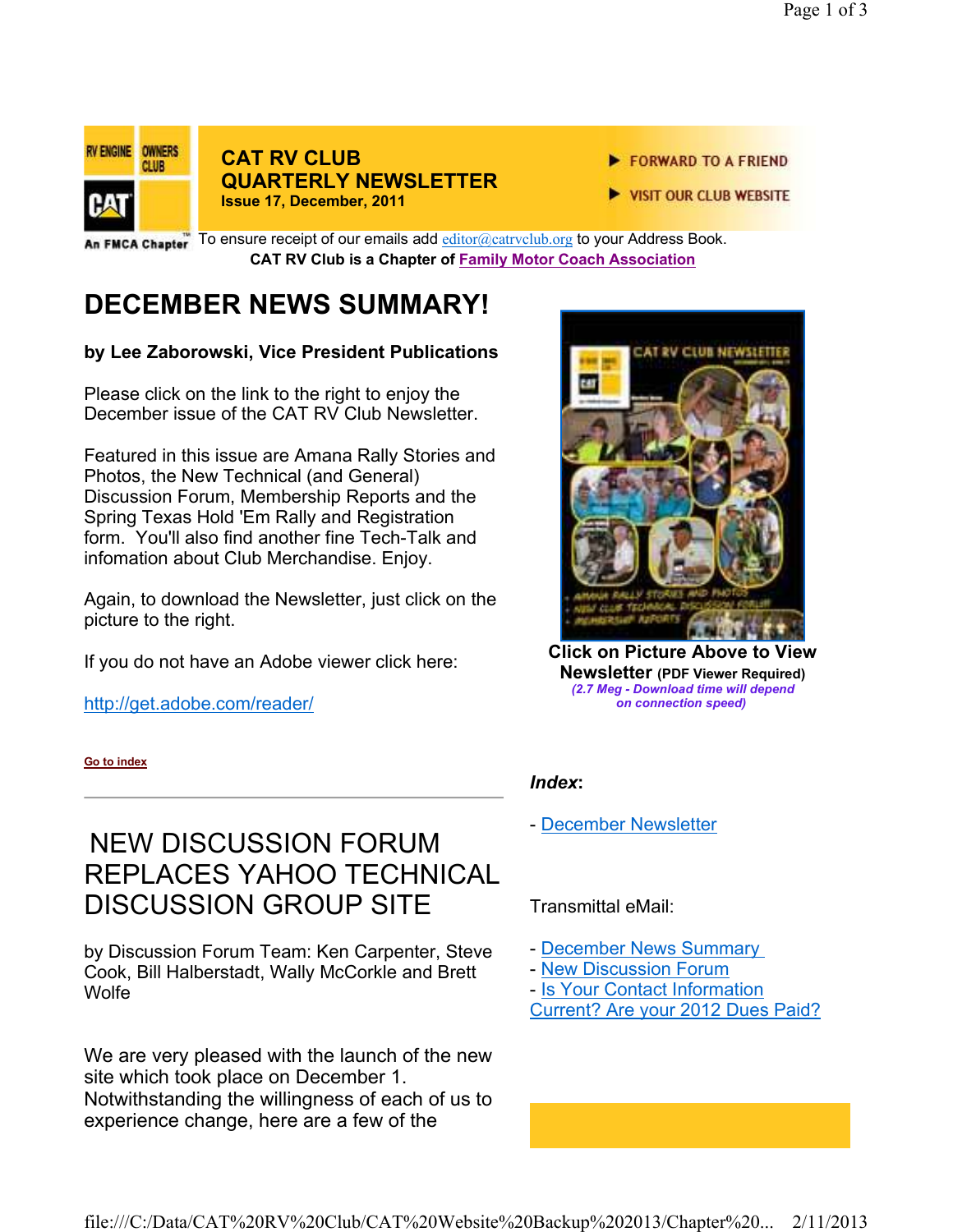comments members have submitted so far about the new Discussion Forum.

- "I for one applaud the change. Yahoo was archaic and restrictive. I hope the FCOC forum follows suit."

- "The new forum is very \*very\* nice!"

*Feel Free to Forward to an FMCA Friend. Members are Encouraged to Share Information About the Club and Help Recruit New Members.*

- "While the old Yahoo format was 'comfortable' because it started out as the only viable type for forums, it never evolved with the technology. This new format for the CAT forums, will greatly enhance the user experience, the ability to post a photo in the text of your message alone, is light years ahead of the yahoo format and really helps in explaining a fix or a problem. It also allows for a menu to identify many different topics that may be of interest to users. Most of the RV forums I am a member of have pretty much ALL changed from Yahoo to this type of format and for good reason.

Good job, glad the change was made!"

So much for what others have to say, please check it out for yourself. Additional information and instructions can be found in the December Newsletter.

**Go to index**

## **DO YOU NEED TO CHANGE YOUR CONTACT INFORMATION?? HAVE YOU PAID YOUR 2012 DUES?**

FMCA Number: [fmca\_number];

| [fname] [Iname], [her firstname] [her lastname] |  |
|-------------------------------------------------|--|
| Membership Paid Through Date: [renewal date]    |  |
| CAT Engine Serial #: [engineserialno]           |  |
| VIN/Chassis ID: [vin]                           |  |
| In case of emergency, please contact:           |  |
| Name:                                           |  |
| Relationship:                                   |  |
| Phone Number:                                   |  |

Your contact information appears above as is recorded on Club membership records. If you have changed your mailing address, email address, or cell phone, please do not forget to tell us about it. Let us know by sending an email to membership@catryclub.org. Please include your FMCA number. Also, we can not share this information with FMCA, so let them know as well: http://www.fmca.com. In addition, any email address changes need to be submitted to iContact using the Manage Your Subscription link at the bottom of this page.

The CAT RV Club membership card has always had a line for you to write in your Vehicle Identification Number making it convenient for you to reference this number when registering for service. Now that the Club is preparing the Membership Card, it will be easy for us to print the VIN number if you want us to do so. All we need is your VIN number. This is also a good time to verify that we have your Engine Number properly recorded. Your Engine Serial Number and VIN appear above if we have them on file. If not, you can submit them using the following link: